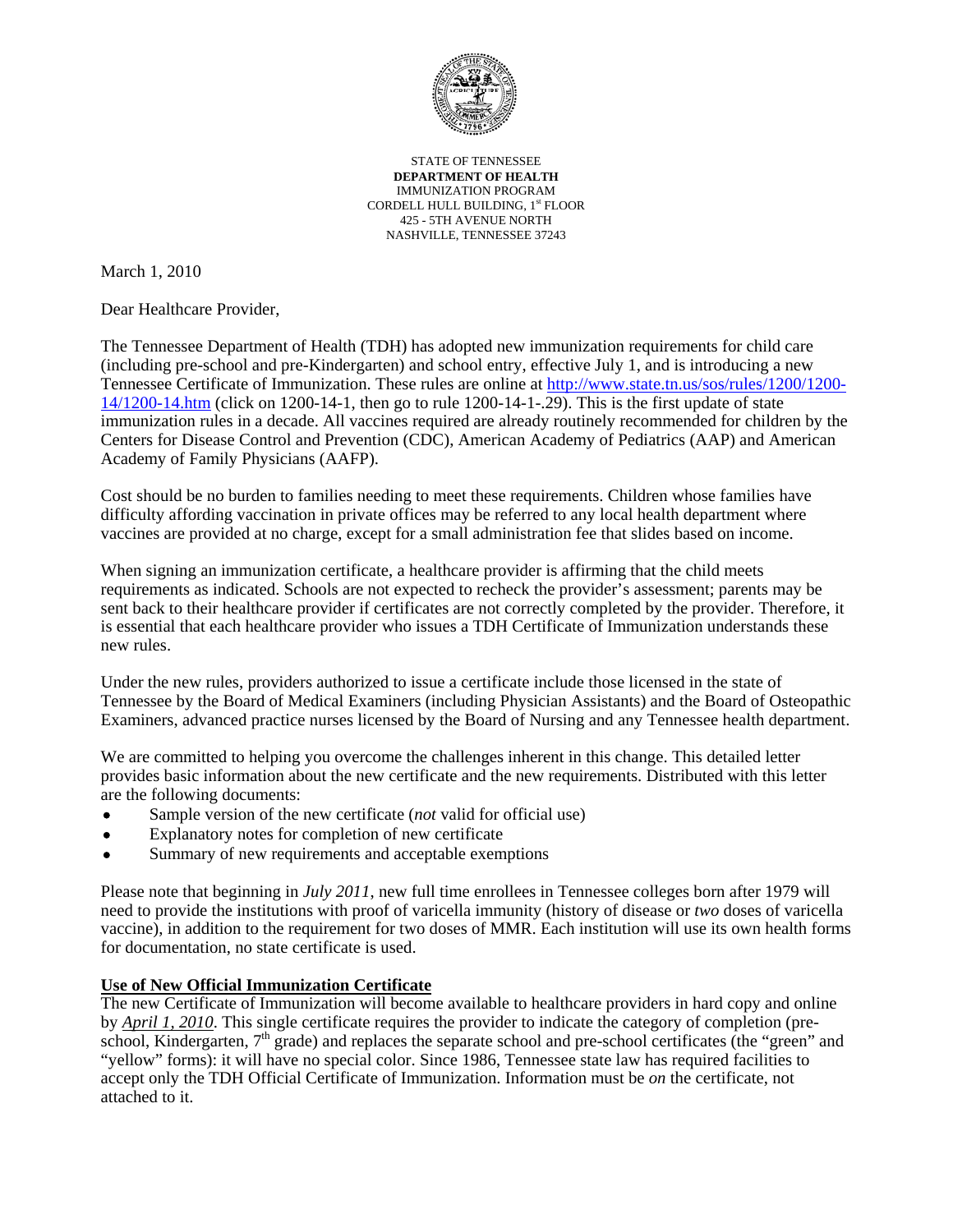There are two options for healthcare providers to complete the new Official Certificate. We recommend using the internet-based Tennessee Web Immunization System (TWIS). TWIS is available free of charge to authorized healthcare providers and staff: visit the website [\(https://twis.tn.gov\)](https://twis.tn.gov/) to initiate registration. All immunization records entered in TWIS are stored permanently and accessible to all TWIS users. Each TWIS certificate is printed with the patient's demographic and immunization information, as well as provider information, minimizing writing for office staff. Providers who do not use TWIS may obtain hard copies to complete manually from the TDH Immunization Program or from local health departments after April 1.

### *Children entering pre-Kindergarten, Kindergarten, 7th grade, other new enrollees:*

The Department of Education has advised schools that children beginning pre-Kindergarten and Kindergarten after July 1 will need the new certificate prior to attending (public schools will permit a onetime grace period for parents until October 1 because of the certificate change). Children do **not** need to have the old version of the certificate completed in order to pre-register for fall classes this spring; school and health department officials recommend that they go ahead and register, then bring the new certificate before classes start.

New rules apply to all children entering  $7<sup>th</sup>$  grade (or equivalent). These children must have documentation of a dose of tetanus-diphtheria-pertussis (Tdap) vaccine and verification of varicella immunity through disease or *two* doses of varicella vaccine. Verification of hepatitis B vaccination of currently enrolled 7<sup>th</sup> graders is no longer required. It is not necessary to transfer the other immunizations already recorded on their existing Tennessee certificate; the schools can simply append the new certificate to the earlier certificate.

Older children enrolling for the first time in a Tennessee school this fall must use the new certificate, just like new Kindergarten students. Verification of hepatitis B and varicella immunity are now among the requirements for children enrolling for the first time in a Tennessee school at any grade level. Children transferring from one school to another within Tennessee should transfer their existing Tennessee certificate to the new school, as usual, and do **not** need a new certificate, unless enrolling in  $7<sup>th</sup>$  grade, as specified above. Out-of-state records may be transferred onto a certificate by a healthcare provider or local health department.

#### *Children entering child care (pre-school):*

The new child care rules go into effect on July 1, with the exception of the immediate resumption of the Hib vaccine requirement that was temporarily suspended after a nationwide shortage began in 2008. Children who begin attending child care facilities before July 1 must meet the current requirements in effect until July 1, but they may use either a "Yellow" or new certificate for documentation until July 1. Infants entering child care facilities must be up to date at the time of enrollment and will be required to provide an updated certificate after completing all of the required vaccines due by 18 months of age.

#### *Children who do not have all required immunizations but need to enroll*

The healthcare provider must issue a temporary certificate and write in the expiration date on the line provided: the expiration date is one calendar month after the next catch-up dose of required vaccine is due. Children may remain in school while catching up by providing schools with valid temporary certificates.

#### *Questions*

Information about the vaccine requirements is available online at<http://health.state.tn.us/CEDS/required.htm> or you may contact the TDH Immunization Program at 1-800-404-3006 (or 615-741-7247). For general information on vaccines, visit [www.cdc.gov/vaccines](http://www.cdc.gov/vaccines). For questions about school policies or health examinations, contact your local school system or Coordinated School Health at the Tennessee Department of Education (<http://www.state.tn.us/education/schoolhealth/> or 615-532-6300). The TWIS helpdesk is available by email or phone (go to [https://twis.tn.gov](https://twis.tn.gov/)).

Thank you for your partnership,<br> $Kelly \propto M$  or  $\overline{Z}$ 

Kelly L. Moore, MD, MPH Medical Director, Tennessee Immunization Program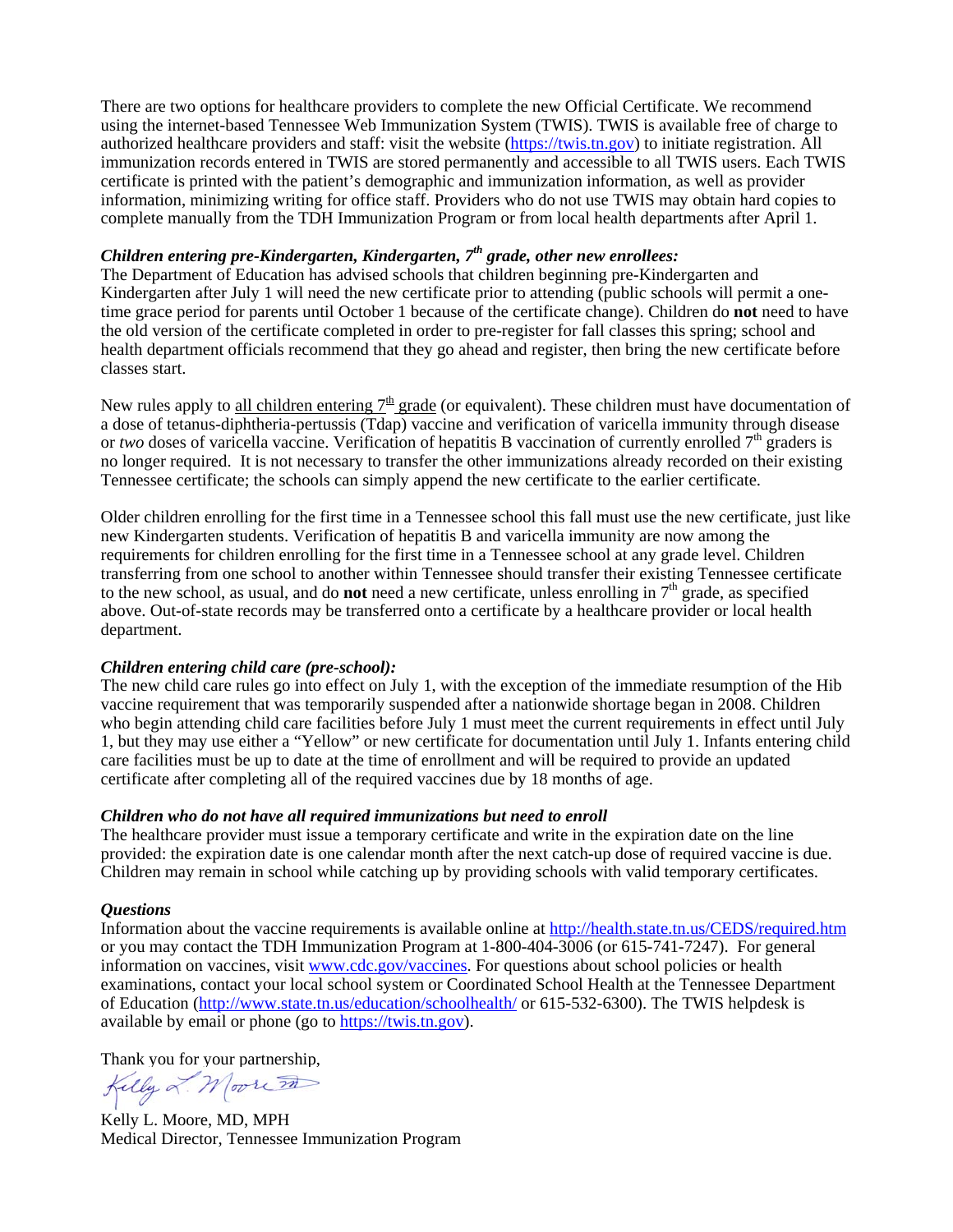# **Immunization Requirement Summary: Tennessee Department of Health Rule 1200-14-1-.29** (New Requirements Underlined, Effective Dates Italicized in Parentheses)

#### **Children enrolling in child care facilities, pre-school, pre-Kindergarten:**

*Infants entering child care facilities must be up to date at the time of enrollment and are required to provide an updated certificate after completing all of the required vaccines due by 18 months of age.* 

- Diphtheria-Tetanus-Pertussis (DTaP, or DT if appropriate)
- Poliomyelitis (IPV or OPV)
- Measles, Mumps, Rubella (1 dose of each, usually given together as MMR)
- Varicella (1 dose or history of disease)
- *Haemophilus influenzae* type B (Hib): age younger than 5 years only *(this requirement is resumed immediately, following suspension during a national Hib vaccine shortage 2008-2009)*
- Hepatitis B (HBV) *(July 1, 2010)*
- Pneumococcal conjugate vaccine (PCV): age younger than 5 years only *(July 1, 2010)*
- Hepatitis A: 1 dose, required by 18 months of age or older *(July 1, 2010)*

#### **Children enrolling in Kindergarten:**

- Diphtheria-Tetanus-Pertussis (DTaP, or DT if appropriate)
- Hepatitis B (HBV)
- Measles, Mumps, Rubella (2 doses of each, usually given together as MMR)
- Poliomyelitis (IPV or OPV): final dose on or after the  $4<sup>th</sup>$  birthday now required
- Varicella (2 doses or history of disease): previously only one dose was required *(July 1, 2010)*
- Hepatitis A: total of 2 doses, spaced at least 6 months apart (*July 1, 2011)*

#### All children entering 7<sup>th</sup> grade (including currently enrolled students):

- Tetanus-diphtheria-pertussis booster ("Tdap"): not required if a Td booster dose given less than 5 years before 7th grade entry is recorded on the DTaP/Td line *(no later than October 1, 2010)*
- Verification of immunity to varicella: 2 doses or history of disease *(July 1, 2010)*

#### **Children who are new enrollees in a TN school in grades** *other* **than Kindergarten or 7th:**

- Diphtheria-Tetanus-Pertussis (DTaP, or DT if appropriate)
- Measles, Mumps, Rubella (2 doses of each, usually given together as MMR)
- Poliomyelitis (IPV or OPV): final dose on or after the  $4<sup>th</sup>$  birthday now required
- Varicella (2 doses or history of disease): previously only one dose was required
- Hepatitis B (HBV): previously only for Kindergarten,  $7<sup>th</sup>$  grade entry

#### **Children with medical or religious exemption to requirements:**

- **Medical**: Physician or health department authorized to indicate specific vaccines medically exempted (because of risk of harm) on the new form. Other vaccines remain required.
- **Religious**: Requires only a signed statement by the parent/guardian that vaccination conflicts with their religious tenets or practices. *If* documentation of a health examination is required by the school, it must be noted by the healthcare provider on the immunization certificate. In that case, the provider should check the box that the parent has sought a religious exemption.

**Minimum ages or dose intervals:** Tennessee follows published CDC guidelines. For vaccines with critical minimum age requirements (e.g., MMR, varicella) or minimum dose intervals, doses are considered valid if given up to 4 days before the minimum age or dose interval. Doses administered more than 4 days early are considered invalid and should be repeated as recommended.

**Alternative proof of immunity for certain diseases:** A positive serology (year of test documented) is acceptable as an alternative to immunization for measles, mumps, rubella, hepatitis A, hepatitis B or varicella. For varicella, documentation of provider diagnosed varicella (year) or provider-verified history of disease given by a parent or guardian (year) also is acceptable. By documenting a history of disease, the provider is asserting that he or she is convinced that the child has had chickenpox.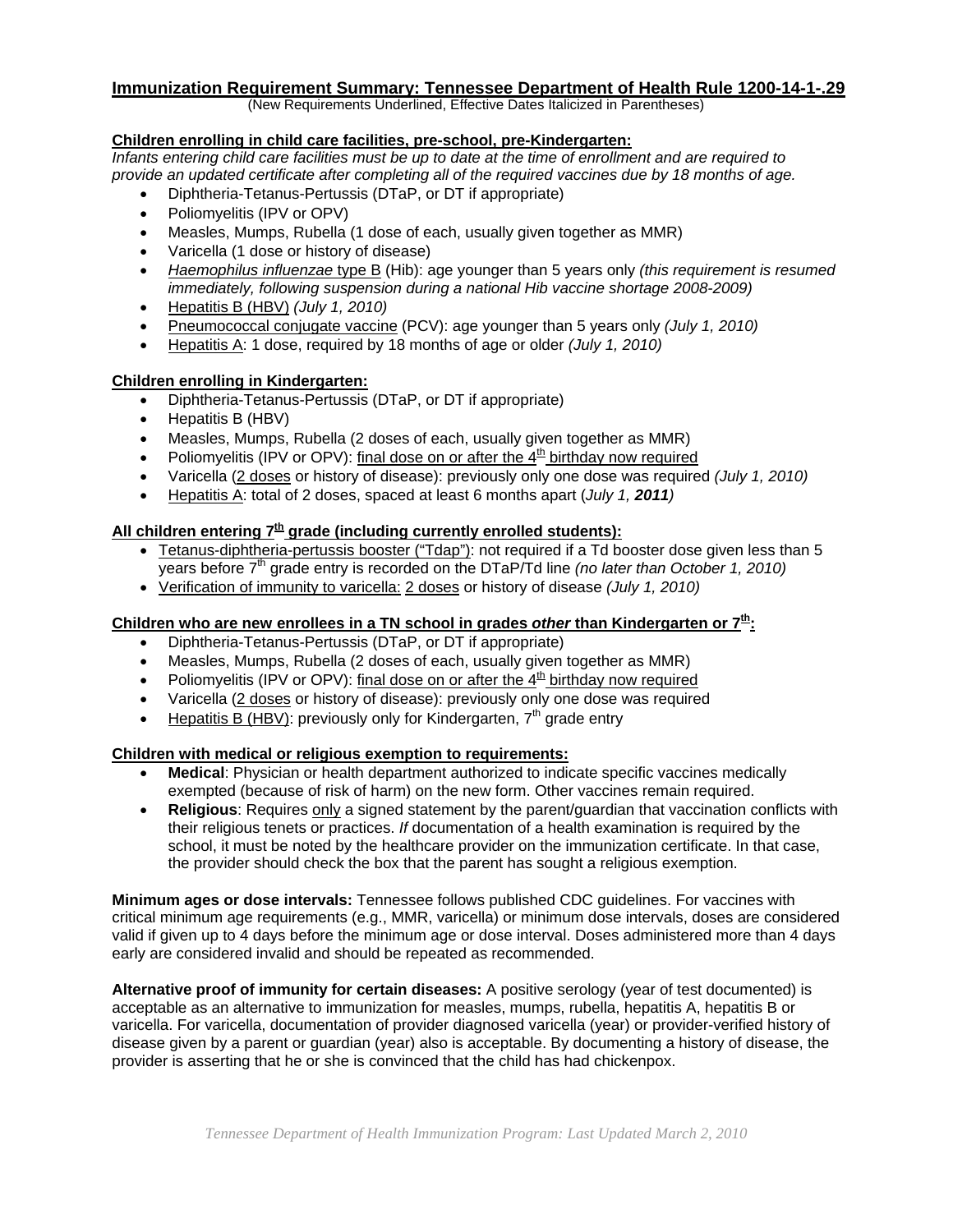#### **Instructions for Healthcare Providers Completing Tennessee Certificates of Immunization**

#### **Q. Who can sign the Official Certificate?**

**A.** Persons licensed in the state of Tennessee by the Board of Medical Examiners and the Board of Osteopathic Examiners, advanced practice nurses licensed by the Board of Nursing and any health department. Certificates with *medical exemptions* require a physician or health department signature.

#### **Q. How can an Official Certificate be completed?**

**A1.** Forms for manual completion are available to healthcare providers (not to parents) from local health departments or the Tennessee Immunization Program (call 615-741-7247 or 1-800-404-3006). **A2. (Preferred)** Forms can be printed from the website of the Tennessee Web Immunization System (TWIS) by all authorized users. There is no charge to use TWIS: go to [https://twis.tn.us](https://twis.tn.us/) for more information. Such forms will include all information on the child, vaccinations and provider contact information pre-printed when the Certificate is downloaded. Staff can create a record for a child not in TWIS or can enter doses in TWIS, if any are missing, before printing out the Certificate.

#### **Completion of the Official Certificate (refer to sample Certificate)**

**Child's identifying and contact details:** Upper left corner, complete as indicated *(pre-printed by TWIS)* **Religious Exemption:** Upper right, check box to indicate reason for absence of immunization information when completing the Certificate to provide documentation of a required health examination.

**Health Examination Documentation** *(if required)***:** Requirements vary by school system. If necessary, provide date of examination and signature/stamp of the certifying healthcare provider. Also, check if dental or vision screening is needed.

**Required Vaccines:** Middle of Certificate, dates (mm/dd/yy) of each dose *(pre-printed by TWIS)*  **Additional columns, right side of Required Vaccines table (completed manually):**

**Total Doses:** Must be completed. Write in total number of doses of each vaccine given. **Diagnosed:** Alternative to immunization for varicella only, write year (YY) of diagnosis **+Serology:** Alternative to immunization acceptable for hepatitis B, A, MMR and Varicella, write year (YY) of test.

**History:** Alternative to immunization for varicella only, write year (YY) of disease

**Medical Exemption:** Mark an X as an alternative to immunization if a specific vaccine is medically contraindicated (completed by a physician or Health Department only)

**Recommended Vaccines (optional):** For other routinely recommended vaccines *(pre-printed by TWIS)*  **Bottom Left Box ("This section must be completed by provider"):** Certificate must have at least one of the boxes checked. Certificates issued without a checked box will not be accepted.

**Box A) Temporary:** The child is behind schedule. The provider should give as many catch-up doses as possible and issue a temporary certificate, writing in an expiration date *1 month after* the next catch-up dose(s) is (are) due. A new certificate should be issued until the child is caught up.

**Box B) Child Care Up to Date:** The child is younger than 18 months and up to date for age at enrollment, but has not completed all requirements that should be met before age 19 months. Depending on the schedule used by the healthcare provider, a child should complete all requirements (and be eligible for Box C) between 12 and 18 months of age. Certificates with Box B marked are only valid until age 19 months: by then the parent or guardian must provide the child care facility with an updated certificate (Box C).

**Box C) Child Care / Pre-School / Pre-K Complete:** The child has completed all requirements for child care or pre-school / pre-K. These doses are routinely completed between 12-18 months of age. **Box D) Complete K-6th Grade:** The child is age 4 years or older and has completed all requirements for Kindergarten entry.

**\*Boxes C and D): Check both** only if the child is 4 years old and has completed requirements for pre-Kindergarten / pre-school and Kindergarten.

**Box E): Complete 7<sup>th</sup> grade or higher:** Check only after Tdap booster dose given (typically at age 11-12 years) and varicella immunity verified before  $7<sup>th</sup>$  grade entry (if child has an existing certificate on file, only  $7<sup>th</sup>$  grade requirements need to be on form).

**Bottom Right Box:** Provide contact information, certification signature/stamp of qualified provider and date of issue, as instructed. *(contact information of provider pre-printed by TWIS)*

**Back Page of Official Certificate:** Reference for vaccine schedule, accepted minimum intervals/ages.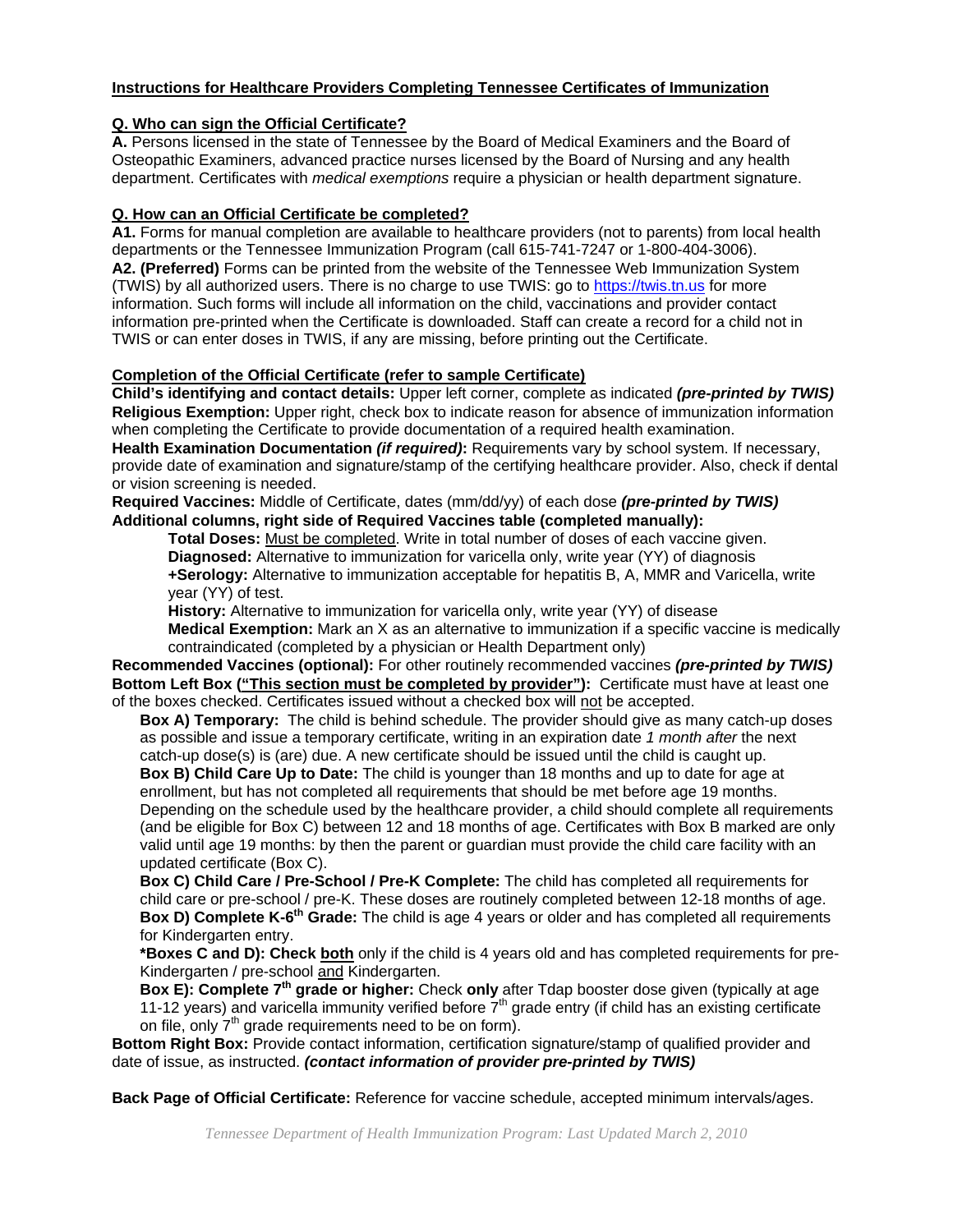#### **Use required on or after July 1, 2010. Tennessee Department of Health**

## **CERTIFICATE OF IMMUNIZATION**



| Child's Name (Last name, first name, middle)                                                                                                                                                                                                                                                                                                                                                                                                                                                         |              |                                                     |                                                       | Birthdate (mm/dd/yy)           | <b>Religious Exemption</b><br>Check here if religious exemption to immunization<br>selected by parent/quardian |                                                      |            |                |               |              |                          |  |
|------------------------------------------------------------------------------------------------------------------------------------------------------------------------------------------------------------------------------------------------------------------------------------------------------------------------------------------------------------------------------------------------------------------------------------------------------------------------------------------------------|--------------|-----------------------------------------------------|-------------------------------------------------------|--------------------------------|----------------------------------------------------------------------------------------------------------------|------------------------------------------------------|------------|----------------|---------------|--------------|--------------------------|--|
| Parent/Guardian Name (Last name, first name, middle)                                                                                                                                                                                                                                                                                                                                                                                                                                                 |              |                                                     |                                                       |                                |                                                                                                                | Health Examination Documentation (if required)       |            |                |               |              |                          |  |
|                                                                                                                                                                                                                                                                                                                                                                                                                                                                                                      |              |                                                     |                                                       |                                |                                                                                                                | This child has been examined: MM / DD / YY           |            |                |               |              |                          |  |
| Phone (please include area code xxx-xxx-xxxx)                                                                                                                                                                                                                                                                                                                                                                                                                                                        |              |                                                     |                                                       |                                |                                                                                                                |                                                      |            |                |               |              |                          |  |
| <b>Address</b>                                                                                                                                                                                                                                                                                                                                                                                                                                                                                       |              |                                                     |                                                       | Certified by (Signature/Stamp) |                                                                                                                |                                                      |            |                |               |              |                          |  |
|                                                                                                                                                                                                                                                                                                                                                                                                                                                                                                      |              |                                                     |                                                       |                                | <b>Check if needed</b>                                                                                         |                                                      |            |                |               |              |                          |  |
| City                                                                                                                                                                                                                                                                                                                                                                                                                                                                                                 |              | <b>Zip Code</b>                                     | <b>Dental Screening</b><br><b>Vision Screening</b>    |                                |                                                                                                                |                                                      |            |                |               |              |                          |  |
|                                                                                                                                                                                                                                                                                                                                                                                                                                                                                                      |              |                                                     |                                                       |                                |                                                                                                                |                                                      |            |                |               |              |                          |  |
| Unless specifically exempted by law, Tennessee law requires a certificate on file for each child in attendance in any school or child care facility in Tennessee.<br>Detailed instructions for this form and explanation of requirements are in "Instructions for Completion of Immunization Certificates" and the "Official Immunization<br>Schedule" at the Tennessee Department of Health website (http://health.state.tn.us/CEDS/required.htm) and on the Tennessee Web Immunization System.     |              |                                                     |                                                       |                                |                                                                                                                |                                                      |            |                |               |              |                          |  |
|                                                                                                                                                                                                                                                                                                                                                                                                                                                                                                      |              |                                                     |                                                       |                                |                                                                                                                |                                                      | otal Doses |                |               |              |                          |  |
| <b>VACCINE</b>                                                                                                                                                                                                                                                                                                                                                                                                                                                                                       | <b>DATE</b>  | <b>DATE</b>                                         | <b>DATE</b>                                           | <b>DATE</b>                    | <b>DATE</b>                                                                                                    | <b>DATE</b>                                          |            | Diagnosed (YY) | Serology (YY) | History (YY) | Medical<br>Exemption (X) |  |
|                                                                                                                                                                                                                                                                                                                                                                                                                                                                                                      | MM / DD / YY | MM / DD / YY                                        | MM / DD / YY                                          | MM / DD / YY                   | MM / DD / YY                                                                                                   | MM / DD / YY                                         |            |                |               |              |                          |  |
|                                                                                                                                                                                                                                                                                                                                                                                                                                                                                                      |              |                                                     | Required Vaccines for School or Child Care Attendance |                                |                                                                                                                |                                                      |            |                |               |              |                          |  |
| <b>Hib</b><br>Child Care Only (<5 years)                                                                                                                                                                                                                                                                                                                                                                                                                                                             |              |                                                     |                                                       |                                |                                                                                                                |                                                      |            |                |               |              |                          |  |
| <b>Pneumococcal (PCV)</b><br>Child Care Only (<5 years)                                                                                                                                                                                                                                                                                                                                                                                                                                              |              |                                                     |                                                       |                                |                                                                                                                |                                                      |            |                |               |              |                          |  |
| DTP, DTaP, DT, Td                                                                                                                                                                                                                                                                                                                                                                                                                                                                                    |              |                                                     |                                                       |                                |                                                                                                                |                                                      |            |                |               |              |                          |  |
| <b>Poliomyelitis</b>                                                                                                                                                                                                                                                                                                                                                                                                                                                                                 |              |                                                     |                                                       |                                |                                                                                                                |                                                      |            |                |               |              |                          |  |
| <b>Hepatitis B</b>                                                                                                                                                                                                                                                                                                                                                                                                                                                                                   |              |                                                     |                                                       |                                |                                                                                                                |                                                      |            |                |               |              |                          |  |
| Check here if 11-15 years<br>2-dose schedule used                                                                                                                                                                                                                                                                                                                                                                                                                                                    |              |                                                     |                                                       |                                |                                                                                                                |                                                      |            |                | YY            |              |                          |  |
| <b>Hepatitis A</b><br>Child Care Effective 7/2010<br>Kindergarten Effective 7/2011                                                                                                                                                                                                                                                                                                                                                                                                                   |              |                                                     |                                                       |                                |                                                                                                                |                                                      |            |                | YY            |              |                          |  |
| <b>Measles</b>                                                                                                                                                                                                                                                                                                                                                                                                                                                                                       |              |                                                     |                                                       |                                |                                                                                                                |                                                      |            |                | YY            |              |                          |  |
| <b>Mumps</b>                                                                                                                                                                                                                                                                                                                                                                                                                                                                                         |              |                                                     |                                                       |                                |                                                                                                                |                                                      |            |                | YY            |              |                          |  |
| Rubella                                                                                                                                                                                                                                                                                                                                                                                                                                                                                              |              |                                                     |                                                       |                                |                                                                                                                |                                                      |            |                | YY            |              |                          |  |
| Varicella                                                                                                                                                                                                                                                                                                                                                                                                                                                                                            |              |                                                     |                                                       |                                |                                                                                                                |                                                      |            | YY             | YY            | YY           |                          |  |
| <b>Tdap Booster</b>                                                                                                                                                                                                                                                                                                                                                                                                                                                                                  |              |                                                     |                                                       |                                |                                                                                                                |                                                      |            |                |               |              |                          |  |
| 7 <sup>th</sup> Grade Entry Only<br><b>Recommended Vaccines (Documentation Optional)</b>                                                                                                                                                                                                                                                                                                                                                                                                             |              |                                                     |                                                       |                                |                                                                                                                |                                                      |            |                |               |              |                          |  |
| <b>Rotavirus</b>                                                                                                                                                                                                                                                                                                                                                                                                                                                                                     |              |                                                     |                                                       |                                |                                                                                                                |                                                      |            |                |               |              |                          |  |
| Influenza                                                                                                                                                                                                                                                                                                                                                                                                                                                                                            |              |                                                     |                                                       |                                |                                                                                                                |                                                      |            |                |               |              |                          |  |
| Meningococcal                                                                                                                                                                                                                                                                                                                                                                                                                                                                                        |              |                                                     |                                                       |                                |                                                                                                                |                                                      |            |                |               |              |                          |  |
| <b>HPV</b>                                                                                                                                                                                                                                                                                                                                                                                                                                                                                           |              |                                                     |                                                       |                                |                                                                                                                |                                                      |            |                |               |              |                          |  |
| This section must be completed by provider ( $\checkmark$ select one*)                                                                                                                                                                                                                                                                                                                                                                                                                               |              |                                                     |                                                       |                                |                                                                                                                | Printed or Stamped Name, Address, Phone of Qualified |            |                |               |              |                          |  |
| A) Temporary - Expiration Date<br>Expiration one month after date next catch-up immunization is due.<br><b>B) Child Care Up to Date</b><br>Requirements incomplete, but up to date for age. Certificate valid until 19 months of age.<br>C) Child Care / Pre-School / Pre-K Complete*<br>Fulfills requirements for child care / pre-school <5 years of age.<br>D) Complete K-6 <sup>th</sup> Grade*<br>Fulfills requirements, Kindergarten through $6th$ grade.<br>E) Complete $7th$ grade or higher |              | MM                                                  | / DD / YYYY                                           |                                |                                                                                                                | <b>Healthcare Provider or Health Department:</b>     |            |                |               |              |                          |  |
| Fulfills requirements, 7 <sup>th</sup> grade or higher.                                                                                                                                                                                                                                                                                                                                                                                                                                              |              |                                                     |                                                       |                                |                                                                                                                |                                                      |            |                |               |              |                          |  |
| *If age 4 years and fulfills requirements for Pre-School and Kindergarten, check BOTH Boxes C and D.                                                                                                                                                                                                                                                                                                                                                                                                 |              | <b>Certified by (Signature/Stamp)</b><br>Date of Is |                                                       |                                |                                                                                                                |                                                      |            |                |               |              |                          |  |

**RDA-N/A**